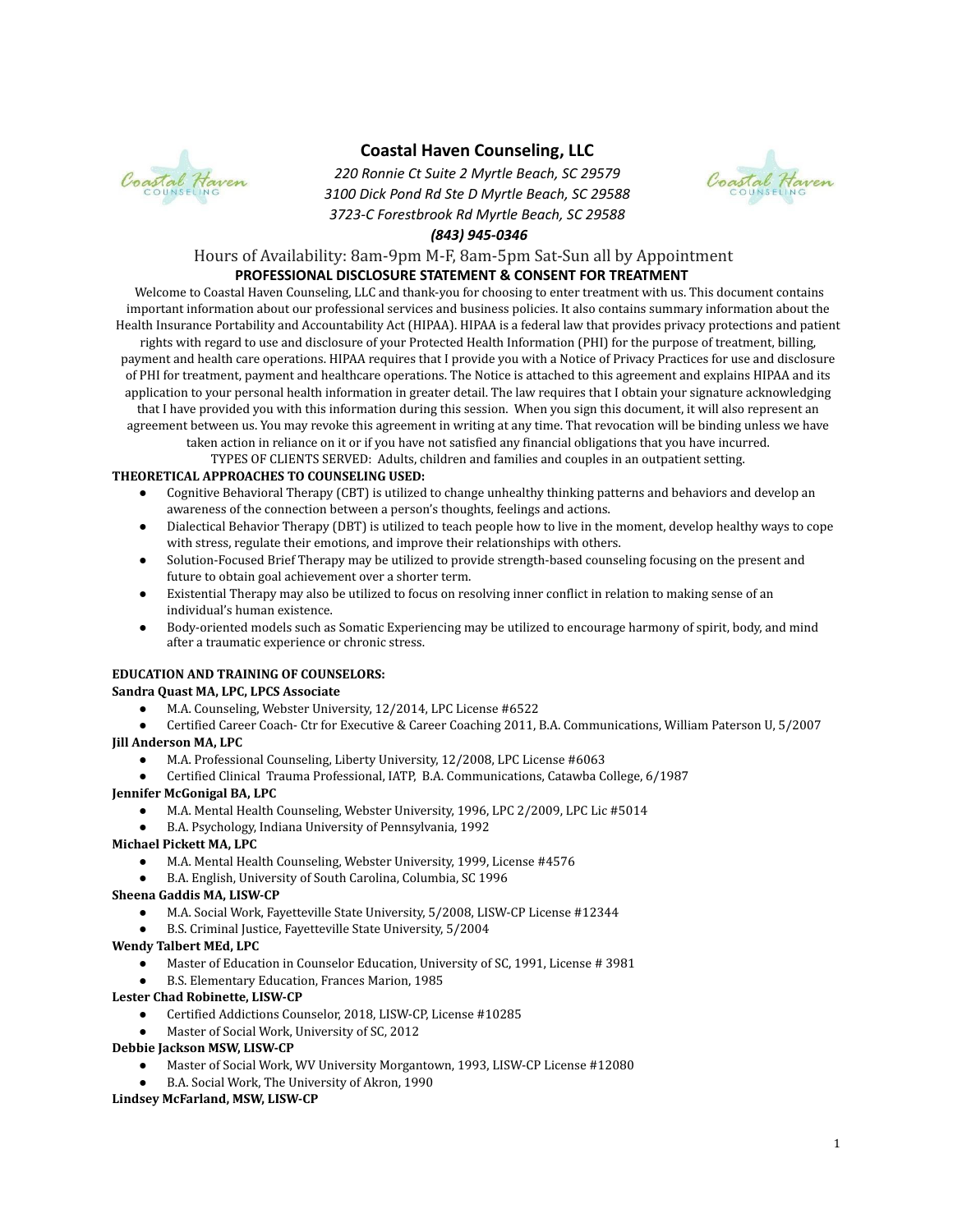- M.S. Masters in Social Work, University of Louisville, LISW-CP License #11999
- B.A. Psychology & Sociology Western Kentucky University 5/2003 Bowling Green, KY

#### **Veronica Seitzinger, MSW, LISW-CP**

- M.S. Masters in Social Work, University of Louisville, LISW-CP License #11999
- B.A. Psychology & Sociology Western Kentucky University 5/2003 Bowling Green, KY

### **Gloria Burgess, MEd, LPC, LPCS**

- M.Ed. Clinical Counseling The Citadel Charleston, SC 1990, LPC License #1722, LPCS License # 2522
- B.S. Psychology, Charleston Southern University 1988

#### **Brian Lookadoo MS, LPC**

- M.S. Applied Psychology Francis Marion University, Florence, SC 2011 LPC License #6410
- B.A. Experimental Psychology, USC Columbia, SC 2004

#### **Dr Stacey Olden, PhD, LPC, LPCS**

- Doctor of Philosophy in Counselor Education & Supervision, 2021 University of the Cumberlands
- M.A. Rehabilitation Counseling SC State University LPC License #5119, LPC License # 4645
- B.A. Sociology, City University of New York- York College 1993

#### **Joanne Robertson, LPC**

- M.A. LaSalle University, Philadelphia, PA Clinical Counseling Psychology 1997 LPC License #7904
- B.S. Marywood College Scranton, PA Clinical Psychology 1992

#### **Barbara "Jeanne" Hardee Fairfax, LPC**

- M.A. Education in Clinical Mental Health Counseling UNC Pembroke 2014, LPC License #8288
- B.A. Communication Studies, August 2005

#### **Sherie Jenkins, LPCA Associate Under Supervision of Dr Stacey Olden, LPCS**

- M.S. Rehabilitation Counseling, May 2018, LPCA License #7194
- B.S. Psychology, December 2013

#### **Rori Bailey, LPCA Associate Under Supervision of Sandra Quast, LPCS**

- M.A. Clinical Mental Health Counseling, May 2022, LPCA
- B.S. Major Psychology, Minor Sociology, 2015; James Madison U, Psychology/Sociology 20111-2013, Virginia Western CC, Associates General Studies 2010

#### **Kelli Saine, LPCA Associate Under Supervision of Sandra Quast, LPCS**

- M.A. Clinical Mental Health Counseling, May 2022, LPCA
- B.A. Psychology University of North Carolina Wilmington 2010, AA Gaston College 2008

#### **Master's Program Interns:**

# **Janna Cook: Webster University Myrtle Beach, SC Campus Mary Beth Smith: Webster University Myrtle Beach, SC Campus**

#### **Brandi Von Bartheld: Liberty University**

**SERVICES:** Therapy is a relationship between people that works in part because of clearly defined rights and responsibilities held by each person. This framework helps to create the safety to take risks and the support to become empowered to make changes in one's life. As a client in psychotherapy, you have certain rights and responsibilities that are important for you to know about. There are also legal limitations to those rights that you should be aware of. As your therapist, we have corresponding responsibilities to you. These respective rights and responsibilities are described in the following section. Psychotherapy has both benefits and risks. Risks sometimes include experiencing uncomfortable feelings such as sadness, guilt, anxiety, anger, frustration, loneliness and helplessness. Psychotherapy often requires discussing unpleasant aspects of your life. However psychotherapy has been shown to have benefits for individuals who undertake it such as reduction in experience of discomfort and increased satisfaction in interpersonal relationships, greater interpersonal awareness and insight, increased skills for managing stress and resolutions to specific problems. There are no guarantees about outcomes. Psychotherapy requires active effort on your part. In order to be the most successful, you will have to work on things that we discuss outside of sessions. The first session and possible few subsequent sessions will involve a comprehensive assessment of your needs. We will then be able to offer some initial impressions of what our work might include. At that point we will discuss your treatment goals and create an individualized treatment plan in which you will be offered a copy of and by your request. You should evaluate this information as well as your own assessment about whether you feel comfortable working with us. Therapy involves a commitment of time, money and effort so you should be careful about the therapist that you select. We will discuss any questions you have about interventions or procedures as they arise.

**APPOINTMENTS:** We normally conduct an initial assessment that will last for one to two sessions. During this time we will decide if we are the best fit to provide the services you need in aiding you to meet your treatment goals. This initial assessment session lasts approximately 50-60 minutes. After assessments has been completed, we usually schedule individual and/or family sessions for 50-60 minutes. Clients are generally seen weekly or more or less frequently as needed or agreed upon as medically necessary. You may discontinue treatment at any time. The time scheduled for your appointment is assigned to you and you alone. We request that you provide 24 hours of notice if you must cancel or reschedule a session. You will be charged the full appointment fee for a missed appointment if not cancelled within 24 hours for BCBS and self pay clients. Medicaid clients are not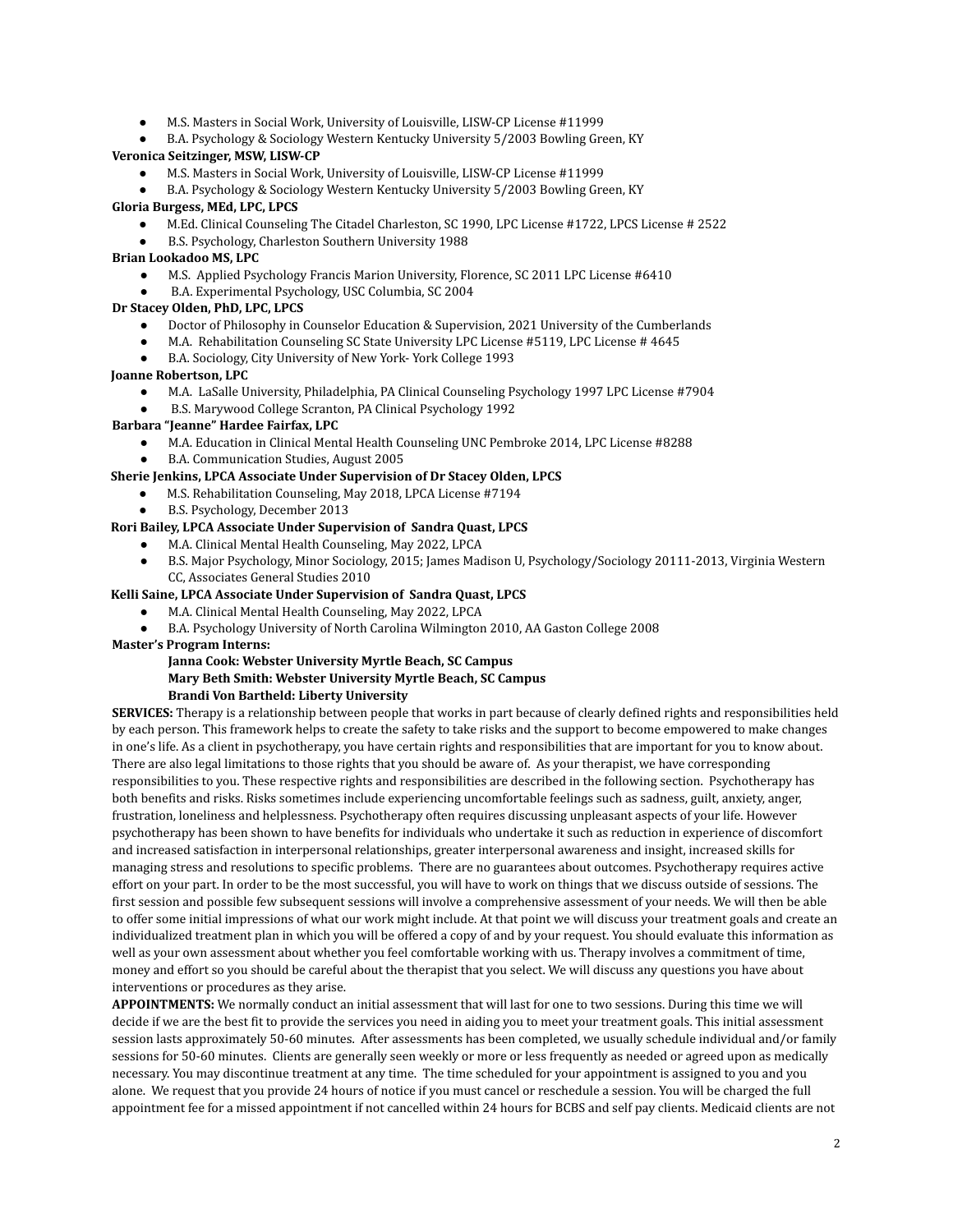allowed to be charged a fee. It is important to note that insurance companies do not provide reimbursement for missed sessions. You are responsible for attending appointments on time, and if you are late, your appointment will still likely need to end on time. Please do not bring children to appointments that are not supervised in the lobby area. If the client is under the age of 16, we require that the parent/guardian remain in the waiting area with the child during your appointment.

**IN-PERSON VISITS & SARS-CoV-2 ("COVID-19")** When guidance from public health authorities allows and you can meet in-person for your sessions or continue via teletherapy if you wish. If you attend therapy in-person, you understand:

#### • You can only attend if you are symptom-free (For symptoms, see:

https://www.cdc.gov/coronavirus/2019-ncov/symptoms-testing/symptoms.html); • If you are experiencing symptoms, you can switch to a telehealth appointment or cancel. If you need to cancel, you will not be charged a late cancellation fee. • You must follow all safety protocols established by the practice, including: • Following the check-in procedure; • Washing or sanitizing your hands upon entering the practice; • Adhering to appropriate social distancing measures; • Wearing a mask, if required; • Telling your Provider if you have a high risk of exposure to COVID-19, such as through school, work, or commuting; and • Telling your Provider if you or someone in your home tests positive for COVID-19. • Your Provider may be mandated to report to public health authorities if you have been in the office and have tested positive for infection. If so, your Provider may make the report without your permission, but will only share necessary information. Your Provider will never share details about your visit. Because the COVID-19 pandemic is ongoing, your ability to meet in person could change with minimal or no notice. By signing this Consent, you understand that you could be exposed to COVID-19 if you attend in-person sessions. If a member of the practice tests positive for COVID-19, you will be notified if you have been exposed. If you have any questions, please ask.

**TERMINATION OR REFERRAL:** A client has the right to terminate services at any time by notifying us by phone or by mail, anytime for any reason. This can be done verbally or in writing. When additional counseling is needed, a referral can be made, upon request. The therapist may terminate sessions with a client if: Client is not progressing, If clients missed 3 sessions, If the therapist feels they are at risk of harm, If the client's needs are outside of the scope and specialty of the therapist, For non-payment of services in a prompt manner. **GRIEVANCE AND COMPLIANCE CONTACT:** South Carolina Dept of Labor, Licensing & Regulation 110 Centerview Dr. P.O. Box 11329 Columbia, SC 29211-1329 Telephone: (803) 896-4470 Fax: (803) 896-4656 **PROFESSIONAL RECORDS:** We are required to keep appropriate records of therapy services that we provide. Your clinical file consists of legal forms such as this form and your HIPAA notification form, a record of visits and payments, assessment results, individual plan of care, progress summaries, and copies of electronic communications and progress notes. These progress notes will contain enough information about you to justify treatment or support recommendations. Psychotherapy often includes discussion of sensitive and private information. Case notes include what was done in session and an accounting of treatments utilized and topics discussed. You have a right to look at your chart contents, and copies will be made available to other providers with your written consent for a fee. Your records will be maintained in a secure location in our offices. In the event of the death or incapacitation of Sandra Quast, owner of Coastal Haven Counseling, LLC, her Professional Executor as stated in her Professional will within Therapynotes.com EMR, may take control of records and contact clients to make referrals for your benefit. Your records help ensure the quality and continuity of your care, as well as provide evidence that the services you receive meet the appropriate standards of care. Your records are maintained in an electronic health record provided by TherapyNotes. TherapyNotes has several safety features to protect your personal information, including advanced encryption techniques to make your personal information difficult to decode, firewalls to prevent unauthorized access, and a team of professionals monitoring the system for suspicious activity. TherapyNotes keeps records of all log-ins and actions within the system.

**FEES:** Currently our standard fees are as follows: An initial clinical assessment is \$160. Individual or family sessions lasting 50-60 minutes are charged \$120 per session. All payments are due at the time services are rendered and can be by credit card (Visa, MasterCard, Discover or American Express) or HSA. There will be a \$35.00 fee for checks that are returned for insufficient funds. If you need your therapist to attend court related to yourself or your child/foster child there will be a fee of \$300 per hour which will be from the time the therapist leaves the office until they are able to return to the office that will be charged for this service. This is not a billable expense to insurance companies, therefore you must prepay for this service prior to your court date a retainer in the amount of \$3,000, plus hourly fees if the time is beyond 10 hours. If you prefer, your therapist can prepare a letter to express their expertise regarding your court issues in lieu of attending court in person if you sign a release. This letter will be provided free of charge. If payment is not received on the day of service, a late fee of 20% will be added for unpaid fees late over 30 days, and the 20% late fee will continue to be assessed monthly until payment is received in full including late fees. Payment Methods: The practice requires that you keep a valid credit or debit card on file. This card will be charged for the amount due at the time of service and for any fees you may accrue unless other arrangements have been made with the practice ahead of time. It is your responsibility to keep this information up to date, including providing new information if the card information changes or the account has insufficient funds to cover these charges. If you have BCBS and your we are not able to see if your deductible has been reached utilizing the BCBS provider portal www.southcarolinablues.com, then you will be charged the BCBS provider rate of \$80 for your first session, and \$77 per session thereafter until your BCBS remittance indicates that you deductible has been met, and/or the amount of your **combined copay plus coinsurance for your specific BCBS insurance plan.** PLEASE NOTE: THERE ARE NO COPAYS FOR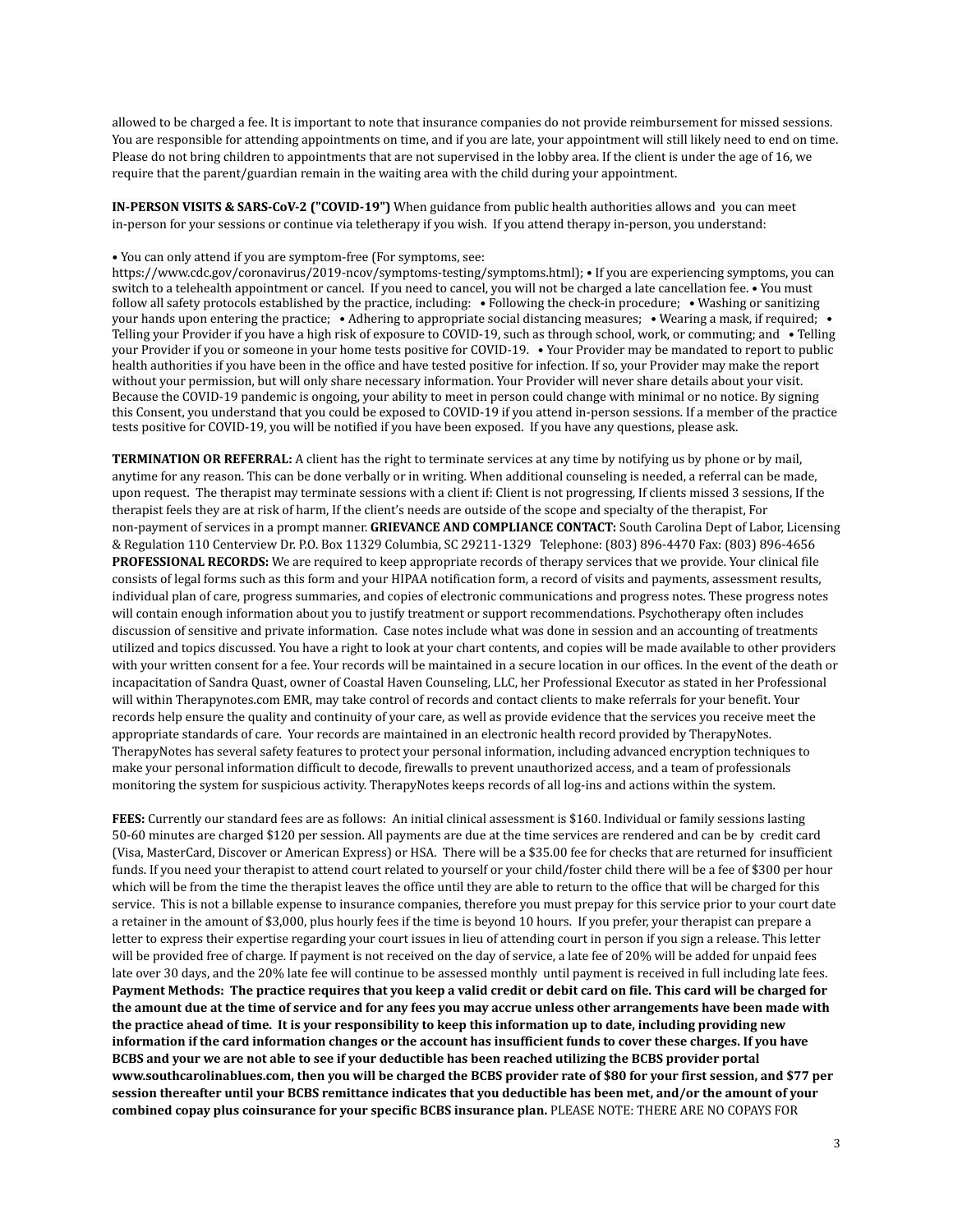MEDICAID CLIENTS, AND WE ARE NOT ALLOWED TO CHARGE A NO SHOW FEE FOR MEDICAID CLIENTS, therefore we do not keep a credit/debit card of file for Medicaid clients. Medicaid clients are never charged a fee and cannot be balanced billed.

**INSURANCE:** We are on several insurance panels, which means that we are considered an "in-network provider" for those specific panels. For other insurances, we are an "out-of-network provider. "If you expect to use insurance to provide coverage for counseling services, please check your current coverage carefully. Call the phone number on the back of your insurance card and ask about your mental health benefits. Some insurance companies will pay a reduced amount toward services provided by an out-of-network provider. To check on what is covered by your insurance company, it is recommended that you ask your insurance carrier the following questions: 1. Do I have mental health benefits? 2. What is my deductible? 3. Do I have a co-insurance and a co-pay, and what are these amounts? 4. How many sessions per calendar year does my plan cover? 5. Is Coastal Haven Counseling, LLC on your list of current providers? 6. If the question to no. 5 is no, you may want to ask how much is paid for an out-of-network provider. 7. Do I need a pre-authorization number for sessions to be covered? 8. Is family therapy covered on my plan? If you exceed the amount of sessions that are covered or deemed medically necessary then we must discuss options of paying out of pocket or sessions or discontinuing therapy. Remember that you are responsible for full payment of fees due by the date of services. We no longer accept dual insurances (a client having more than one insurance plan at a time). You are solely responsible to verify your insurance coverage because the contract is between you and your insurance co for coverage.

**CONFIDENTIALITY:** The confidentiality of all communications between a client and a therapist is generally protected by law and us as your therapists cannot and will not tell anyone else what you have discussed or even that you are in counseling services without your written permission. In most situations we can only release information about your treatment to others if you sign a written authorization form that meets certain legal requirements imposed by HIPAA. With the exception of certain situations described below, you have the right to confidentiality of your therapy. You may request that information be shared with whomever you choose and you may revoke that permission at any time. There are some exceptions to confidentiality in which we are legally bound to take action even though that requires revealing some information about a client's treatment. If at all possible, we will make every effort to attempt to inform you when these will have to be put into effect. The legal exceptions to confidentiality include but are not limited to the following: 1. If there is good reason to believe you are threatening serious bodily harm to yourself or others. If we believe a client is threatening serious bodily harm to another we may be required to take protective action which may include notifying the potential victim, notifying the police or seeking appropriate hospitalization. If a client threatens to harm him/herself or another we may be required to seek hospitalization for the client or contact family members or others who can provide protection. 2. If there is good reason to suspect or evidence of abuse or neglect toward children, the elderly or disabled persons. In such a situation, we are required by law to file a report with the appropriate state agency. 3. In response to a court order or where otherwise required by law. 4. To the extent necessary to make a claim on delinquent accounts via a collection agency. 5. To the extent necessary for emergency medical care to be rendered. 6. When your insurance company is involved, such as making a claim, insurance audits, case reviews or appeals. 7. In a natural disaster whereby protected records may be exposed. 8. For professional supervision consultation purposes. **Policy on restraints and seclusion:** We do not use restraints or seclusion interventions in this practice. If someone on the premises believes their physical safety to be threatened, the police will be called and a report made. **CONFIDENTIALITY OF E-MAIL, CELL PHONE, TEXT AND FAXES COMMUNICATION:** It is very important to be aware that email or cell phone communication or texting can be relatively easily accessed by unauthorized people and hence the privacy and confidentiality of such communication can be compromised. E-mails in particular are vulnerable to such unauthorized access due to the fact that servers have unlimited and direct access to all emails that may go through them. Faxes can easily be sent erroneously to the wrong address. Please notify us at the beginning of treatment if you decide to avoid or limit in any way the use of all of the above mentioned communication devices. Please do not use e-mail or faxes in the case of an emergency.

**CONSENT FOR TREATMENT:** Client acknowledges that I have received, have read or have had read to me (if requested), and understand information provided to me about the therapy I am considering and have asked and had answered any questions regarding treatment. I do hereby seek and consent to take part in the treatment by the therapist named below. I understand that developing a treatment plan with this therapist and regularly reviewing our work toward meeting the treatment goals are in my best interest. I agree to play an active role in this process. I understand that no promises have been made as to the results of the treatment or any of the procedures provided by this therapist. I understand sexual and/or romantic counselor interactions or relationships with current clients, their romantic partners, or their family members are prohibited. (American Counseling Association Code of Ethics, 2014; A.5.a) I am aware that I may stop my treatment with this therapist at any time. The only services that I will be responsible for paying are the services that I have already received. I understand that I may lose other services or may have to deal with other consequences if I stop treatment. I know that I must cancel a scheduled appointment within at least 24 hours before the time of the appointment. I understand that if I do not cancel or come to a scheduled appointment, I will be charged for that appointment. I am aware that a third party payer/insurance company may be given information about the types, costs, dates and providers of any services I receive.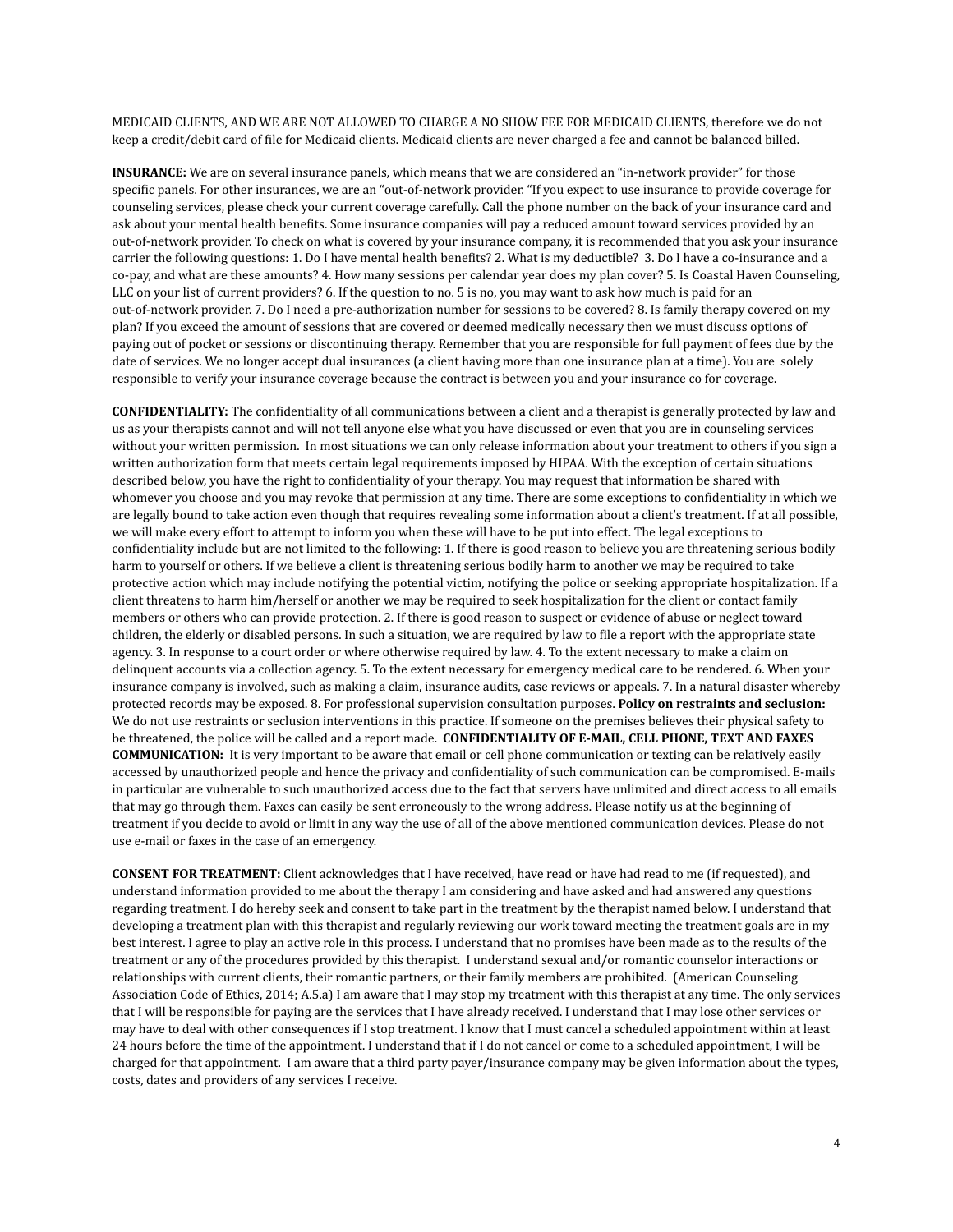**RELEASE OF RECORDS AND RECORDS MAINTENANCE:** This form authorizes Coastal Haven Counseling, LLC and contracted therapists to release information from my/the patient's records maintained while I was treated by this provider. This information may include but is not limited to intake summaries, clinical records, summaries, treatment plans, diagnoses, progress, recommendations, discharge summaries and other clinical documents.

HIV- related information and drug and alcohol information contained in these records will be released in these records under this consent unless indicated here by your initial: **\_\_\_\_\_ do not release.**

Your records are partially electronic and also hard copy. These records are kept safe via a HIPAA compliant EMR system called Teletherapy.com and hard copies of documents are locked in our offices. These records will be kept by us for at least 10 years. This information may be sent to a third party payer or its agents and is needed for the following purposes: -Receiving health insurance benefits, reimbursements, payments for services and other similar services. Re-disclosure or re- transfer of these records is expressly prohibited and such re-disclosure may subject you to civil and criminal liability. Federal and State laws restrict the use of the information to criminally investigate or prosecute any alcohol or drug abuse patient. My signature below authorizes the payment directly to Coastal Haven Counseling, LLC of benefits payable under our policy. I understand that such payments will be credited to my account with this provider. I further understand that I am financially responsible to this provider for charges not covered or reimbursed by my policy, up to the fee the provider has agreed to accept. I affirm that everything in this form that was not clear has been explained to my satisfaction.

**ETHICS:** Each of our Therapists is contracted to follow a strict Code of Ethics provided by their license specialty (LPC, LISW-CP, or LMFT). A code of ethics or ethical code refers to a set of guidelines, standards, and principles that each licensed therapist adopts and that must be adhered to for the best interest of themselves, their clients and the integrity of their profession.

**TeleHealth /TeleTherapy** involves the use of electronic communications to enable health care providers to continue to treat clients with mental health counseling at a distance. **Expected Benefits:** Improved access to mental health care by enabling a patient to remain in his/her home or at a remote private setting while conducting counseling sessions with their therapist. **Possible Risks:** As with any mental health procedure, there are potential risks associated with the use of telehealth/teletherapy. These risks include, but may not be limited to: In rare instances, security protocols could fail, causing a breach of privacy of personal private information. We utilize a HIPAA compliant platform for telehealth https://doxy.me to address this concern as best as possible.

#### **Informed Consent for Telehealth: By signing this form, I understand the following:**

1. I understand that the laws that protect privacy and the confidentiality of mental health information also apply to TeleHealth/TeleTherapy, and that no information obtained in the use of TeleHealth/TeleTherapy which identifies me will be disclosed to other entities without my consent.

- 2. I understand that I have the right to withhold or withdraw my consent to the use of TeleHealth/TeleTherapy in the course of my care at any time, without affecting my right to future care or treatment.
- 3. I understand that I have the right to all information obtained in the course of a TeleHealth/TeleTherapy.
- 4. I understand that a variety of alternative methods of therapy care may be available to me, and that I may choose one or more of these at any time. My therapist has explained the alternatives to my satisfaction.
- 5. I understand that TeleHealth/TeleTherapy may involve electronic communication of my personal mental health information.
- 6. I understand that it is my option to inform my therapist of electronic interactions regarding my care that I may have with other healthcare providers.
- 7. I understand that I may expect the anticipated benefits from the use of TeleHealth/TeleTherapy in my care, but that no results can be guaranteed or assured.

**Patient Consent To The Use of TeleHealth/TeleTherapy**: I have read and understand the information provided above regarding TeleHealth/TeleTherapy, have discussed it with my therapist or such assistants as may be designated, and all of my questions have been answered to my satisfaction. I hereby give my informed consent for the use of TeleHealth/TeleTherapy in my mental health care. I hereby authorize my therapist at Coastal Haven Counseling, LLC to use TeleHealth/TeleTherapy in the course of my diagnosis and treatment. For questions or to reach us, our phone number is 843-945-0346 and our email address is coastalhavencounseling@gmail.com.

**YOUR INFORMATION. YOUR RIGHTS. OUR RESPONSIBILITIES:** This notice describes how medical information about you may be used and disclosed and how you can get access to this information. Please review it carefully.

**YOUR RIGHTS** When it comes to your health information, you have certain rights. This section explains your rights and some of our responsibilities to help you. You can ask to see or get an electronic or paper copy of your medical record and other health information we have about you. We will provide a copy or a summary of your health information, usually within 30 days of your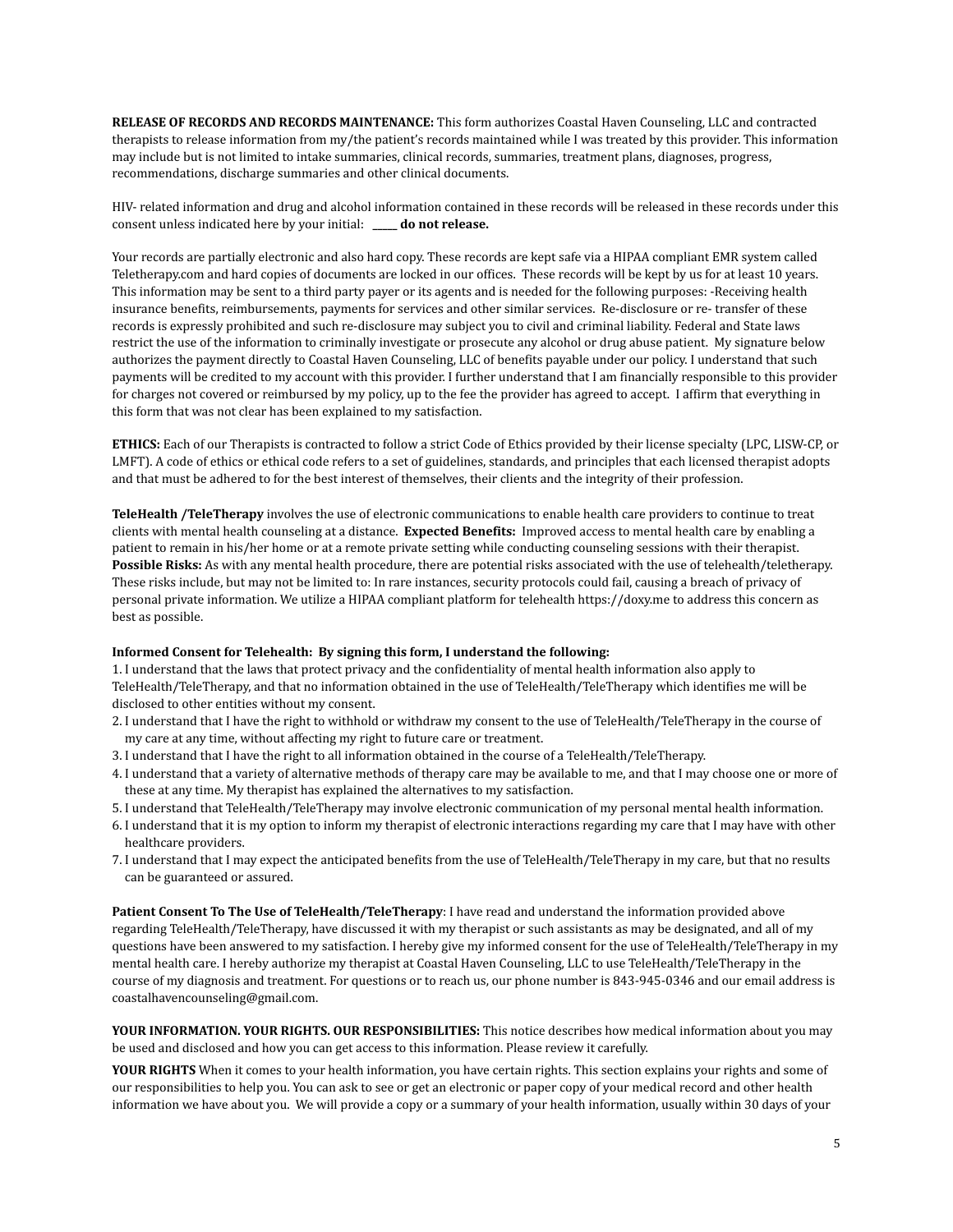request. We may charge a reasonable, cost-based fee. You can ask us to correct health information about you that you think is incorrect or incomplete. We may say "no" to your request, but we'll tell you why in writing within 60 days. You can ask us to contact you in a specific way (for example, home or office phone) or to send mail to a different address. You can ask us not to use or share certain health information for treatment, payment, or our operations. We are not required to agree to your request, and we may say "no" if it would affect your care. If you pay for a service or health care item out-of pocket in full, you can ask us not to share that information for the purpose of payment or our operations with your health insurer. We will say "yes" unless a law requires us to share that information. You can ask for an accounting of the times we've shared your health information for six years prior to the date you ask, who we shared it with, and why. We will include all the disclosures except for those about treatment, payment, and health care operations, and certain other disclosures (such as any you asked us to make). We'll provide one accounting a year for free but will charge a reasonable, cost-based fee if you ask for another one within 12 months. You can ask for a paper copy of this notice at any time, even if you have agreed to receive the notice electronically. We will provide you with a paper copy promptly. If you have given someone medical power of attorney or if someone is your legal guardian, that person can exercise your rights and make choices about your health information. We will make sure the person has this authority and can act for you before we take any action. File a complaint if you feel your rights are violated. You can complain if you feel we have violated your rights by contacting us using the information on page 1. You can file a complaint with the U.S. Department of Health and Human Services Office for Civil Rights by sending a letter to 200 Independence Avenue, S.W., Washington, D.C. 20201, calling 1-877-696-6775, or visiting www.hhs.gov/ocr/privacy/hipaa/complaints/. We will not retaliate against you for filing a complaint.

**YOUR CHOICES** For certain health information, you can tell us your choices about what we share. If you have a clear preference for how we share your information in the situations described below, talk to us. Tell us what you want us to do, and we will follow your instructions. In these cases, you have both the right and choice to tell us to: Share information with your family, close friends, or others involved in your care. Share information in a disaster relief situation. If you are not able to tell us your preference, for example if you are unconscious, we may go ahead and share your information if we believe it is in your best interest. We may also share your information when needed to lessen a serious and imminent threat to health or safety.

**OUR USES AND DISCLOSURES** How do we typically use or share your health information? We typically use or share your health information in the following ways: We can use your health information and share it with other professionals who are treating you. For example: A doctor treating you for an injury asks another doctor about your overall health condition. To run our organization. We can use and share your health information to run our practice, improve your care, and contact you when necessary. Example: We use health information about you to manage your treatment and services. To bill for our services. We can use and share your health information to bill and get payment from health plans or other entities. Example: We give information about you to your health insurance plan so it will pay for your services. How else can we use or share your health information? We are allowed or required to share your information in other ways – usually in ways that contribute to the public good, such as public health and research. We have to meet many conditions in the law before we can share your information for these purposes. For more information see: ww.hhs.gov/ocr/privacy/hipaa/understanding/consumers/index.html. To help with public health and safety issues. We can share health information about you for certain situations such as: •Preventing disease, •Reporting suspected abuse, neglect, or domestic violence, •Preventing or reducing a serious threat to anyone's health or safety. We can use or share your information for health research. To comply with the law. We will share information about you if state or federal laws require it, including with the Department of Health and Human Services if it wants to see that we're complying with federal privacy law. To work with a medical examiner or funeral director. We can share health information with a coroner, medical examiner, or funeral director when an individual dies. To address workers' compensation, law enforcement, SSI, disability and other government requests. We can use or share health information about you: For workers' compensation claims, For law enforcement purposes or with a law enforcement official, For special government functions such as military or national security and presidential protective services, To respond to lawsuits and legal actions. We can share health information about you in response to a court or administrative order, or in response to a subpoena.

**OUR RESPONSIBILITIES AND RETENTION PROCEDURES**: We are required by law to maintain the privacy and security of your protected health information. We will let you know promptly if a breach occurs that may have compromised the privacy or security of your information. We must follow the duties and privacy practices described in this notice and give you a copy of it. We will not use or share your information other than as described here unless you tell us we can in writing. If you tell us we can, you may change your mind at any time. Let us know in writing if you change your mind. For more information see: www.hhs.gov/ocr/privacy/hipaa/understanding/consumers/noticepp.html. We work to maintain an amicable relation with our clients for the benefit of the therapeutic process. If at any time a client does not feel like therapy is working for them, we will work to retain the client's relationship by offering a referral if possible to another provider within our practice, and outside of our practice if we believe it is in the best interest of the client. Please notify us if you would like to be referred.

**Changes to the Terms of this Notice:** We can change the terms of this notice, and the changes will apply to all information we have about you. The new notice will be available upon request, in our office, and on our website. Other Instructions for Notice: • Effective Date of this Notice – 3/1/2017 • Name or title of the privacy official Sandra Quast, MA, LPC (843) 945-0346. The Privacy Rule requires therapists to describe any state or other laws that require greater limits on disclosures. For example, "We will never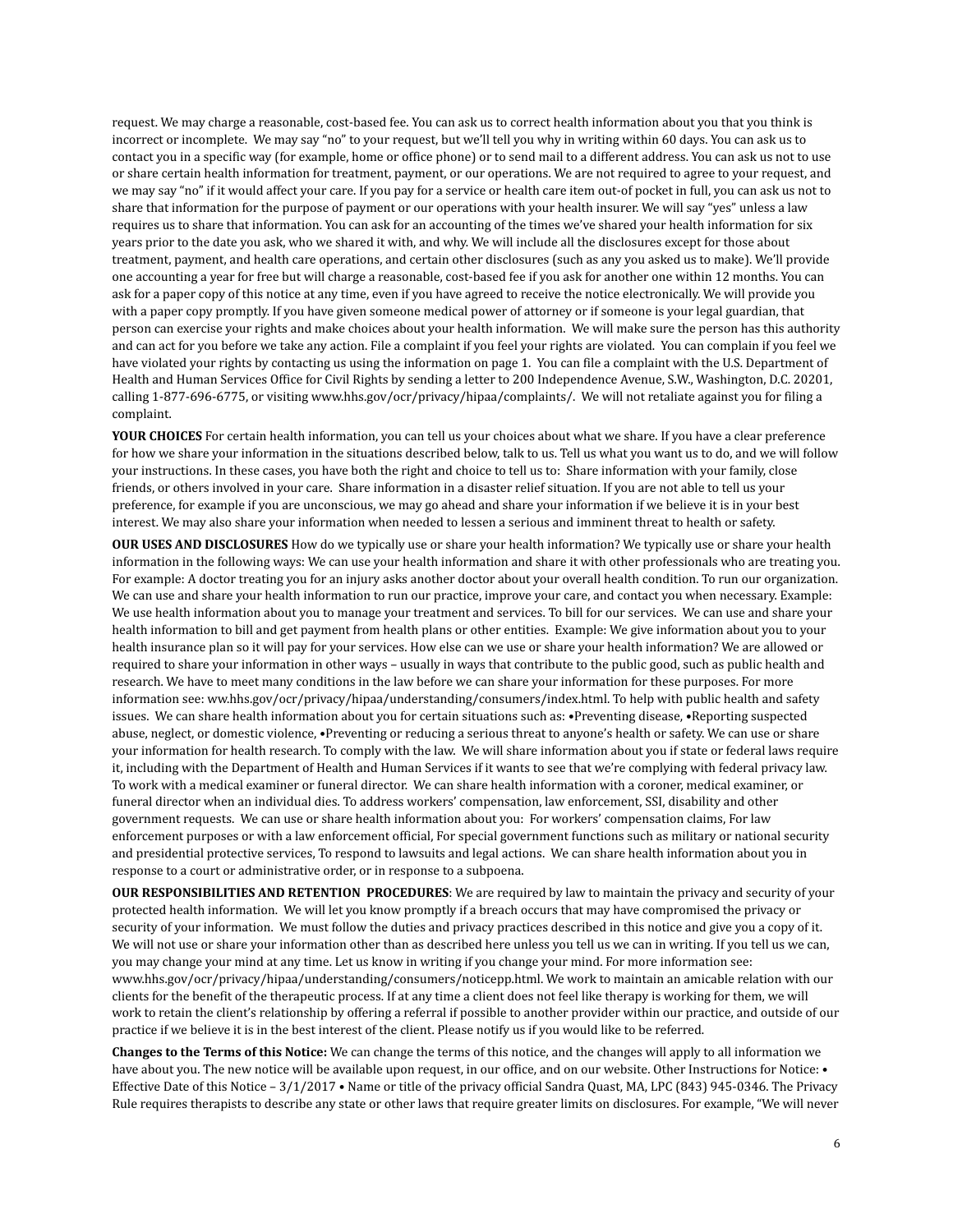share any substance abuse treatment records without your written permission. If your entity is part of an OHCA (organized health care arrangement) that has agreed to a joint notice, use this space to inform your patients of how you share information within the OHCA (such as for treatment, payment, and operations related to the OHCA). Also, describe the other entities covered by this notice and their service locations. For example, "This notice applies to Sandra Quast, LPC, Coastal Haven Counseling, LLC and other practitioners enrolled as private contract labor under group entities.

**NOTICE OF PRIVACY PRACTICES of COASTAL HAVEN COUNSELING, LLC:** Effective date: March 1, 2017 *THIS NOTICE* DESCRIBES HOW MEDICAL INFORMATION ABOUT YOU MAY BE USED AND DISCLOSED AND HOW YOU CAN GET ACCESS TO THIS *INFORMATION. PLEASE READ IT CAREFULLY.* This practice provides many types of services, such as individual, family and group counseling sessions, referrals to treatment services and communication with the courts. Information about you must be collected to provide these services. Information collected about you and your health is private. We are required to protect this information by Federal and State law. This information is called "protected health information" and referred to as PHI. This Notice of Privacy Practices tells you how protected information about your health may be used or disclosed in the normal course of business. Not all situations will be described. We will always disclose only the minimum amount of PHI necessary. I agree to follow these policies. However, if there is a need to change these policies you will be notified of any changes. Your Protected Health Information may be Used and Disclosed without Your Authorization. For Safety- If you are considered to be a threat to yourself or others or if a minor, disabled or elderly if you are being hurt. For payment: PHI may be disclosed to obtain payment, or as required by law and for law enforcement. PHI will be used or disclosed when required or permitted by federal or state law or by a court order. For abuse reports and investigations: I am required to report and disclose any PHI that indicates child abuse. To avoid harm: I may disclose PHI to law enforcement in order to avoid a serious threat to the health and safety of a person or the public. In an emergency or for reasons of national security: For example, if you fell and were unconscious, I would tell an EMT what I knew about your medical condition even if I were not able to get your consent.

**Other Uses and Disclosures Require Your Authorization:** Mental Health and drug and alcohol treatment records: You must give your written authorization before your mental health treatment records can be disclosed to anyone. **Unusual use:** We will ask for your written authorization before using or disclosing PHI in unusual situations that are not covered by these guidelines. You may cancel this authorization at any time in writing. **Your PHI Privacy Rights:** Right to see and get copies of your records: In most cases, you have the right to look at or get copies of your records. You must make this request in writing. You may be charged a fee for the cost of copying your records. Right to request to correct or update your records: You may ask to change or add missing PHI to your record if you think there is a mistake. You must make the request in writing and provide a reason for the request. Right to request limits on uses or disclosures of PHI. You have the right to ask to limit how your PHI is used or disclosed. You must make the request in writing and tell what PHI you want to limit and to whom you want the limits to apply. Right to get a list of disclosures: You have the right to ask for a list of disclosures made after March 1, 2017. You must make the request in writing. This list will not include the times that PHI was disclosed for treatment, payment or health care operations or as required by law. The list will not include information provided directly to you or your family or information that was sent with your authorization. Right to choose how we communicate with you: You have the right to ask that PHI be shared with you in a certain way or in a certain place. For example, you may request for that information be sent to your work address instead of your home address. You must make this request in writing and do not need to provide a reason. Right to file a complaint: You have the right to file a complaint if you do not agree with how your PHI was used or disclosed.

**My signature affirms I understand and will comply with all these policies. EMERGENCY SAFETY INTERVENTION POLICY:** Emergency Safety Interventions (ESI) refers to the use of seclusion or physical restraint. Our therapists and staff do not use seclusion and/or physical restraints at any time. Violent actions that are destructive of property and threatening behavior will necessitate us calling 911 for the police to handle the situation safely for both our clients, their families and our staff.

**AUTHORIZATION FOR RELEASE OF MEDICAID AND/OR PRIVATE INSURANCE INFORMATION: MEDICAID & BCBS/EAP:** I authorize release of any medical information necessary to process MEDICAID, BCBS or other accepted insurance I have provided for claims and request payments of benefits to: Coastal Haven Counseling, LLC/Sandra Quast, LPC 220 Ronnie Ct Suite 2 Myrtle Beach, SC 29579 for services provided by them. Please note: no fees will be charged to Medicaid clients and no balance bills will be given to Medicaid clients unless your Medicaid plan does not cover Behavioral Health counseling services. We do not charge Medicaid clients for missed, canceled or broken appointments.

#### **SELF PAY WITH or WITHOUT INSURANCE**

I understand that while I am a beneficiary of health insurance coverage, I am choosing to pay out of pocket for counseling services at this time. I agree to the following self-pay rates OR I am choosing to pay for counseling services by HSA or credit card because I don't have insurance. I agree to the following self-pay rates: \$160.00 for the Initial clinical assessment and \$120.00 for individual or family sessions. Sessions run approximately 53-60 minutes.